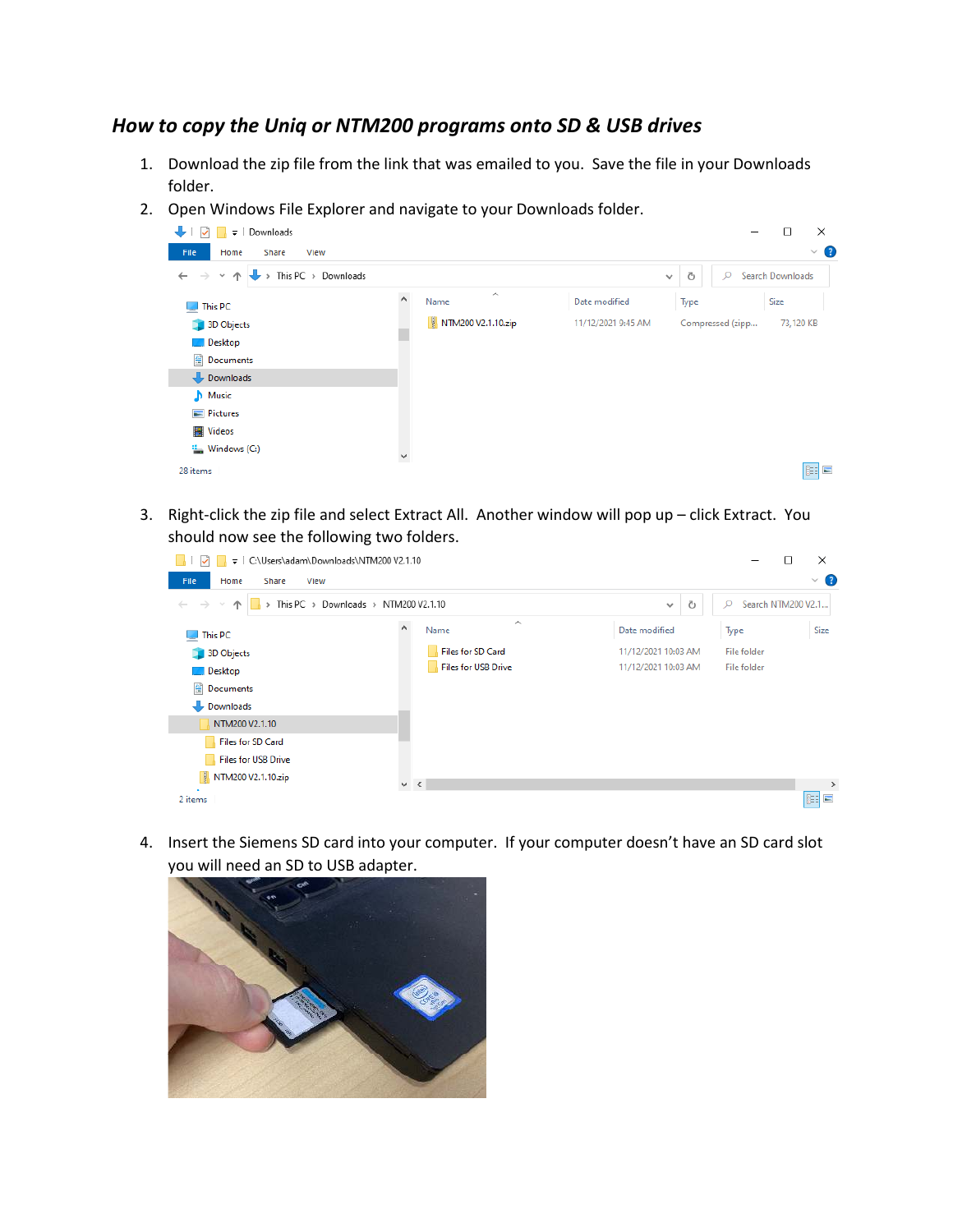5. In Windows Explorer, navigate to the SD card. It will appear as SIMATIC MC as shown below. Select the two items shown and delete them.

| $\rightarrow$<br>$\leftarrow$<br>$\mathcal{M}_\mathrm{c}$ | $\overrightarrow{SD}$ > This PC > SIMATIC MC (E:) | Ō<br>$\checkmark$   | Search SIMATIC MC<br>ø |
|-----------------------------------------------------------|---------------------------------------------------|---------------------|------------------------|
| 3D Objects                                                | $\wedge$<br>$\hat{\phantom{a}}$<br>Name           | Date modified       | Size<br>Type           |
| Desktop                                                   | SIMATIC.S7S                                       | 10/20/2021 10:55 AM | File folder            |
| 兽<br>Documents                                            | <b>S7_JOB.S7S</b>                                 | 10/20/2021 10:55 AM | S7S File               |
| Downloads                                                 |                                                   |                     |                        |
| Music<br>n                                                |                                                   |                     |                        |
| $=$ Pictures                                              |                                                   |                     |                        |
| Videos                                                    |                                                   |                     |                        |
| Windows (C:)                                              |                                                   |                     |                        |
|                                                           |                                                   |                     |                        |
| SD SIMATIC MC (E:)                                        |                                                   |                     |                        |

6. Go back to your Downloads folder and open the folder called Files for SD Card. Select the two items shown below and copy them to the SIMATIC MC SD card.



7. Remove the SD card from your computer and insert the USB drive.